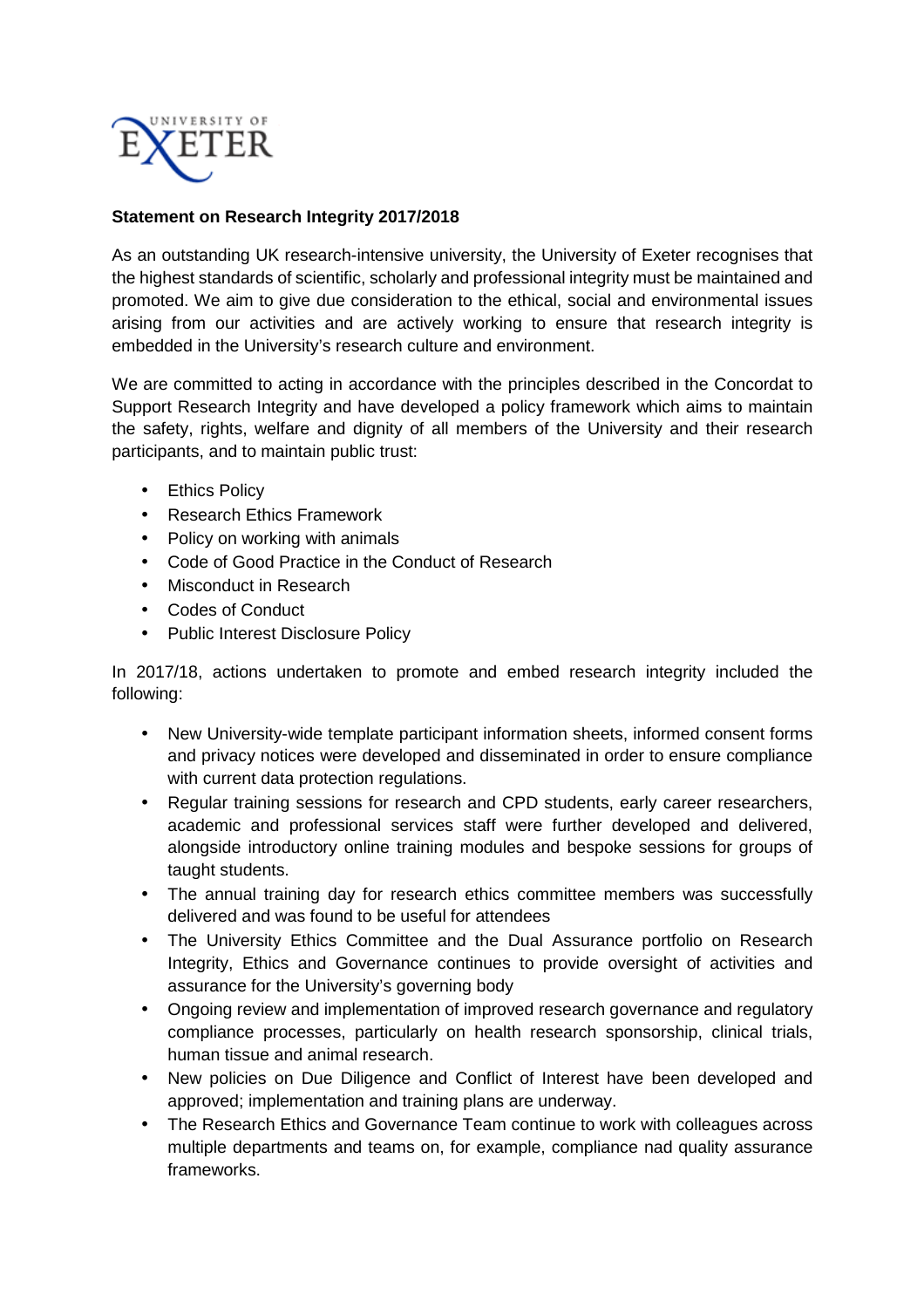- Active involvement in national networks and events to share best practice and promote research integrity, for example as part of the Russell Group research integrity forum and providing written evidence to the House of Commons Science and Technology Committee inquiry into research integrity.
- Resource for research governance and compliance is provided on a recurrent basis

During 2017/18, a number of allegations of research misconduct were received:

- 1. A member of staff was alleged to have misrepresented their role in a multi-author publication. A preliminary investigation found that a genuine error had been made and additional bespoke training was provided for staff and postgraduate students in the research centre.
- 2. A complaint was received about a member of staff regarding correspondence in a publication; a preliminary investigation found that the member of staff had engaged in a scientifically justified attempt to validate results published by another team and confirmed that, according to the research misconduct policy, 'research misconduct does not include […] honest differences in interpretation or judgement in evaluating research methods or results'.
- 3. An allegation of plagiarism was made in regard to a PhD thesis. A preliminary investigation found no evidence of plagiarism in the thesis and no further action was taken.
- 4. An allegation of plagiarism was made against a member of staff in regard to work undertaken at a previous institution. A preliminary investigation has established that there are grounds for taking the case forward to formal investigation. At the time of writing, a formal investigation has been commissioned and an investigating officer and panel appointed. The outcome of the investigation will be reported in 2018/19.
- 5. An allegation of plagiarism was received about a member of staff in regard to a published paper. A preliminary investigation has established that there are grounds for taking the case forward to formal investigation. At the time of writing, an investigating officer has been appointed and preparations are being made to commission the investigation and appoint a panel. The outcome of the investigation will be reported in 2018/19.

The procedures for investigating and reporting misconduct are considered to be transparent, robust and generally appropriate to the needs of the organisation. The Code of Good Practice in the Conduct of Research and the Misconduct in Research process were extensively reviewed and updated during the autumn of 2016 to ensure that the definitions, process and reporting routes are clear and consistent and the processes continue to be actively reviewed and updated where required.

A programme of ongoing improvement is in place to ensure that continued progress towards our all our goals is maintained. Developments, risks and progress are regularly monitored by the Dual Assurance Research Integrity, Ethics and Governance portfolio and by the University Ethics Committee.

For further information on research integrity at the University of Exeter, please contact the Research Ethics and Governance Team